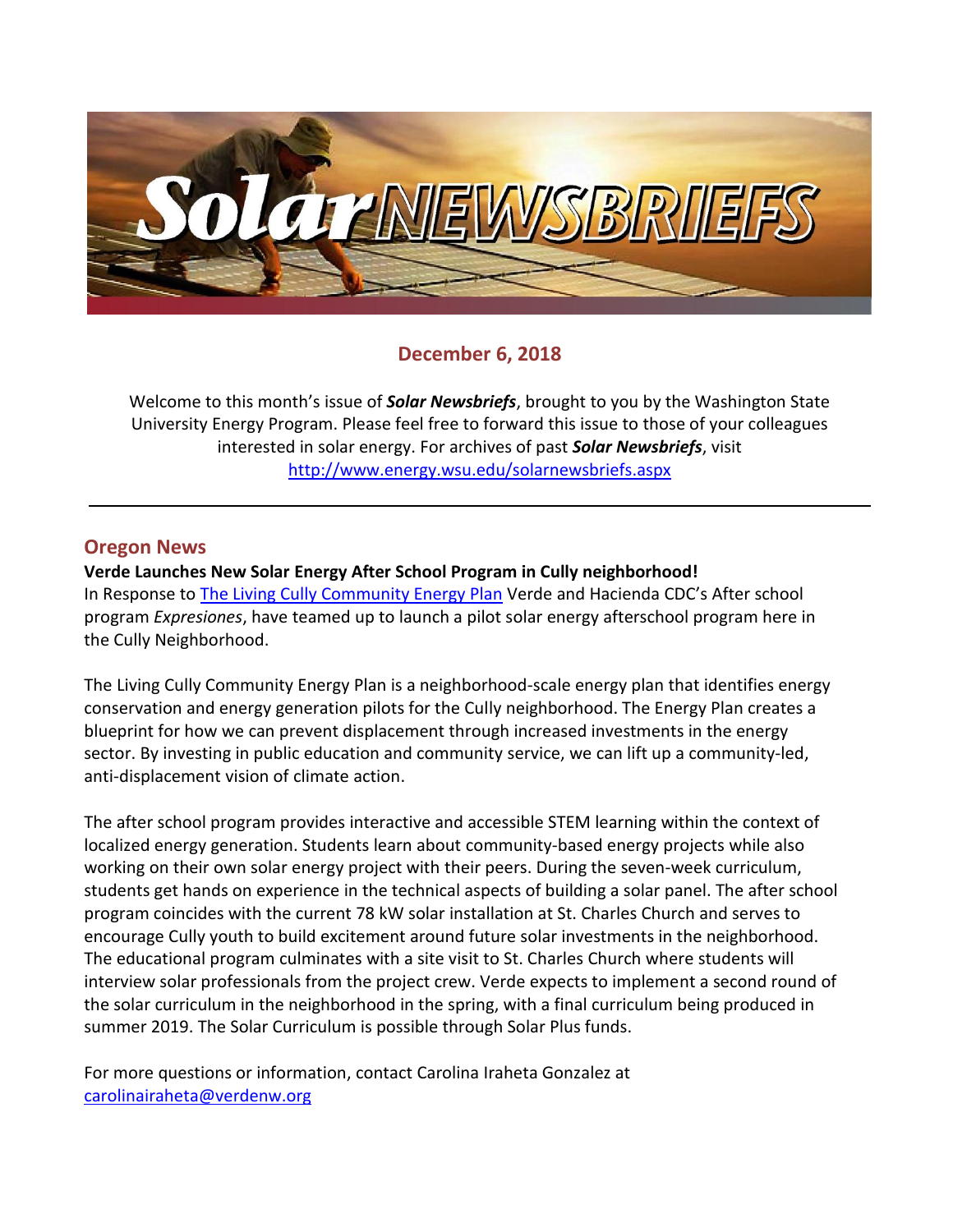#### **Planners to Discuss Proposed Solar Power Project**

The Baker County Planning Commission has scheduled a public hearing December 11 to consider a California company's application to install solar power panels on private land near Baker City. The hearing will start at 5:00 p.m. at the Courthouse, 1995 Third St. in Baker City. The solar power array would consist of 45,000 to 55,000 panels installed on 90 to 100 acres of rangeland near Sutton Creek Road, about six miles southeast of Baker City. For more information, see the *Baker City Herald*, November 26, 2018:

[https://www.bakercityherald.com/home/6719262-151/planners-to-discuss-proposed-solar-power](https://www.bakercityherald.com/home/6719262-151/planners-to-discuss-proposed-solar-power-project)[project](https://www.bakercityherald.com/home/6719262-151/planners-to-discuss-proposed-solar-power-project)

## **Energy Trust Seeks Partners to Devise Innovative Solar Programs for Lower-Income Folks**

The Energy Trust of Oregon, which was criticized during Portland's recent Clean Energy Fund campaign for failing to assist lower-income folks, is enlisting the help of community groups to develop programs that deliver solar energy to residents of modest means. Energy Trust is offering eight to 12 grants of \$5,000 to \$10,000 to help groups create programs to provide solar for low- and moderate-income Oregonians within PGE and Pacific Power territory—by Steve Law, *Sustainable Life*, November 13, 2018: [https://pamplinmedia.com/sl/412014-312731-energy-trust-seeks-partners-to-devise-inNovative-solar](https://pamplinmedia.com/sl/412014-312731-energy-trust-seeks-partners-to-devise-innovative-solar-programs-for-lower-income-folks-)[programs-for-lower-income-folks-](https://pamplinmedia.com/sl/412014-312731-energy-trust-seeks-partners-to-devise-innovative-solar-programs-for-lower-income-folks-)

## **Canadian Solar Delivers 10 MW Bifacial Modules to Neighborhood Power for Projects in Oregon**

[Canadian Solar Inc.,](http://www.canadiansolar.com/na/) one of the world's largest solar power companies, today announced that the company has delivered 10 MW of Canadian Solar bifacial PV modules - [BiKu](https://www.canadiansolar.com/solar-panels/biku.html) CS3U-PB-AG - to Neighborhood Power for four solar power projects near Portland, Oregon. This represents the first significant delivery of bifacial solar PV modules into the United States. Bifacial (literally: two faces) solar modules can generate energy not only from the front side, but from the backside as well. With Canadian Solar's Biku bifacial modules, the sunlight on the ground is reflected to the glass-covered back side of the module, producing extra solar energy in a solar system, significantly reducing the solar system's levelized cost of electricity hence higher return on investment—*PR Newswire*, November 14, 2018:

[https://www.prnewswire.com/news-releases/canadian-solars-delivery-of-10-mw-bifacial-modules-to](https://www.prnewswire.com/news-releases/canadian-solars-delivery-of-10-mw-bifacial-modules-to-neighborhood-power-for-projects-near-portland-oregon-signals-that-us-market-is-now-open-for-bifacial-pv-300750137.html)[neighborhood-power-for-projects-near-portland-oregon-signals-that-us-market-is-now-open-for](https://www.prnewswire.com/news-releases/canadian-solars-delivery-of-10-mw-bifacial-modules-to-neighborhood-power-for-projects-near-portland-oregon-signals-that-us-market-is-now-open-for-bifacial-pv-300750137.html)[bifacial-pv-300750137.html](https://www.prnewswire.com/news-releases/canadian-solars-delivery-of-10-mw-bifacial-modules-to-neighborhood-power-for-projects-near-portland-oregon-signals-that-us-market-is-now-open-for-bifacial-pv-300750137.html)

## **Washington News**

#### **Solarizado!**

Solarize Northwest is excited to announce our first-ever Spanish language workshop in partnership with Nuestra Casa and Yakima Valley Conference of Governments on December 6, 6:30-8:00 p.m. at 906 E. Edison in Sunnyside WA. The workshop will cover the Solarize program, the best solar sites, costs and financing, and next steps for solar. For more information and to register see: <https://solarizenw.org/news/solarizado/>

# **Community Solar**

**A Checklist for Voluntary Utility-Led Community Solar Programs**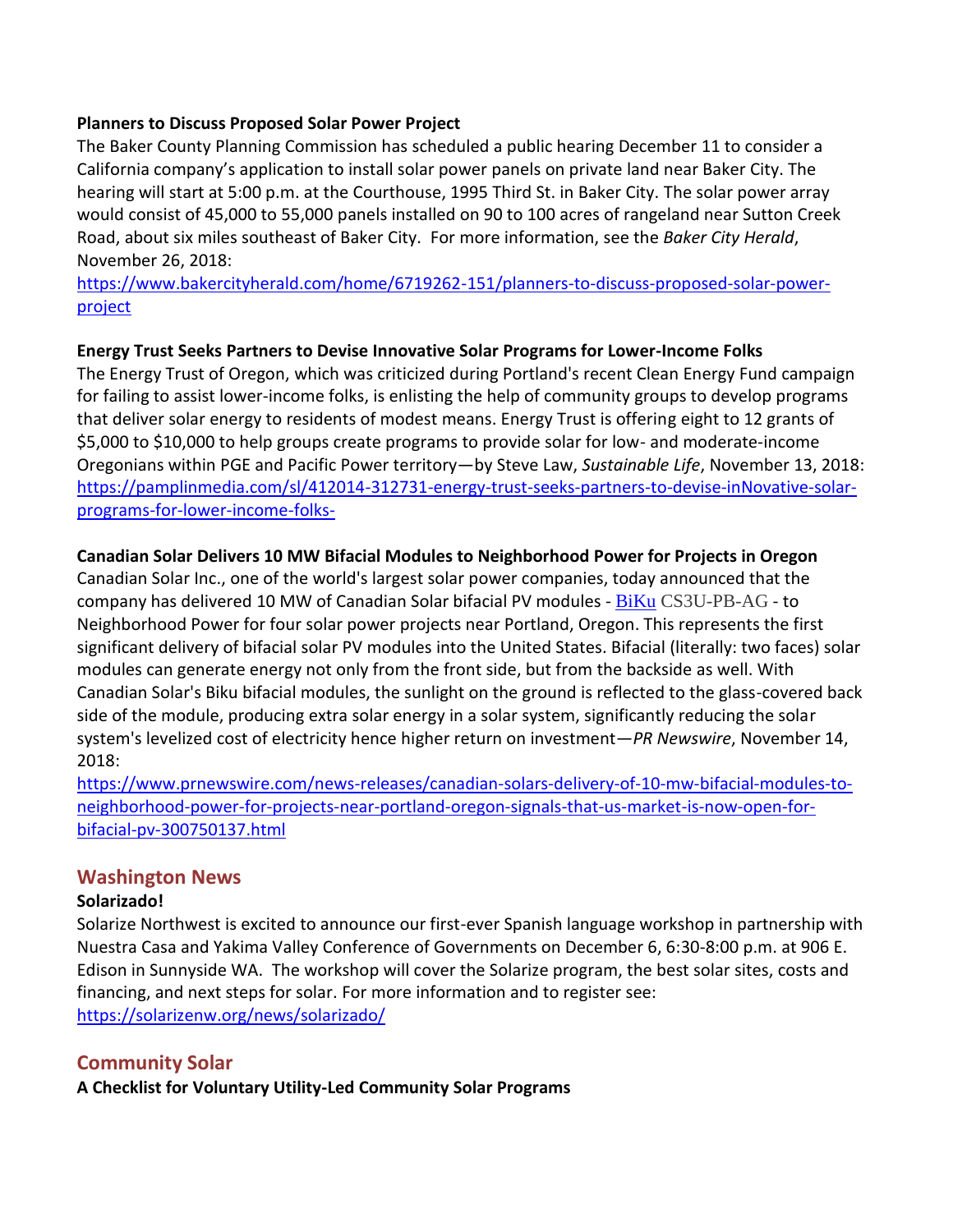Community solar is a proven solution that expands access to solar regardless of income level or housing type, giving 75% of American households who can't access rooftop solar the opportunity to benefit from local clean energy. Developed by Vote Solar and the Interstate Renewable Energy Council, this checklist highlights elements of successful voluntary community solar programs that can be used as a framework to allow community solar to scale cost-efficiently and ensure that its benefits are reaching consumers and the community. To read more and access the report see *Vote Solar*:

<https://votesolar.org/policy/policy-guides/shared-renewables-policy/community-solar-checklist/>

## **How To Tell A Good Community Solar Program From A Bad One**

Scores of community solar programs are already up and running in the U.S., but until recently subscribers typically had to pay a premium over the regular utility rate to get their hands on all those clean electrons. The good news is that clean power rates do not necessarily have to go up. In today's energy landscape, rates could very well go down – if the program is designed and marketed properly – Tina Casey*, Clean Technica*, November 17, 2018:

<https://cleantechnica.com/2018/11/17/how-to-tell-a-good-community-solar-program-from-a-bad-one/>

# **Resilience**

## **[Maryland's New Resiliency Program Could Serve](https://www.cleanegroup.org/marylands-new-resiliency-program-could-serve-as-a-model-for-other-states/) as a Model for Other States**

There is a lot to like about the Maryland Energy Administration's new [\\$5 million program to support](https://energy.maryland.gov/Pages/Resiliency-Hub.aspx)  [community resiliency hubs](https://energy.maryland.gov/Pages/Resiliency-Hub.aspx) powered by solar and battery storage. It recognizes the value of providing basic services in an emergency, prioritizes low-income communities, provides adequate levels of funding for solar and batteries as well as related electrical work and components, allows for flexible use cases, and sets realistic goal – See *Clean Energy Group*, Blog, November 8, 2018: [https://www.cleanegroup.org/marylands-new-resiliency-program-could-serve-as-a-model-for-other](https://www.cleanegroup.org/marylands-new-resiliency-program-could-serve-as-a-model-for-other-states/)[states/](https://www.cleanegroup.org/marylands-new-resiliency-program-could-serve-as-a-model-for-other-states/)

## **[The Case for Solar as Resilience from Economic Disasters Too](https://solarbuildermag.com/news/the-case-for-solar-as-resilience-from-natural-and-economic-disasters/)**

Resilience is [a hot topic](https://solarbuildermag.com/news/tool-solar-storage-facility-resilience/) in solar industry conversations these days because of how it and other distributed energy strategies can protect critical infrastructure from natural disasters. Resilience can be hard to quantify, but solar industry leaders and regulators should extend the valuation of energy resilience to man-made disasters too, like what often befalls the brittle local economies of middle class and lower income communities around the country—by Chris Crowell, *Solar Builder*, November 27, 2018:

[https://solarbuildermag.com/news/the-case-for-solar-as-resilience-from-natural-and-economic](https://solarbuildermag.com/news/the-case-for-solar-as-resilience-from-natural-and-economic-disasters/)[disasters/](https://solarbuildermag.com/news/the-case-for-solar-as-resilience-from-natural-and-economic-disasters/)

# **National**

## **Explaining the Plummeting Cost of Solar Power**

The dramatic drop in the cost of solar photovoltaic (PV) modules, which has fallen by 99 percent over the last four decades, is often touted as a major success story for renewable energy technology. But one question has never been fully addressed: What exactly accounts for that stunning drop? A new analysis by MIT researchers has pinpointed what caused the savings, including the policies and technology changes that mattered most. The insights can help to inform future policies and evaluate whether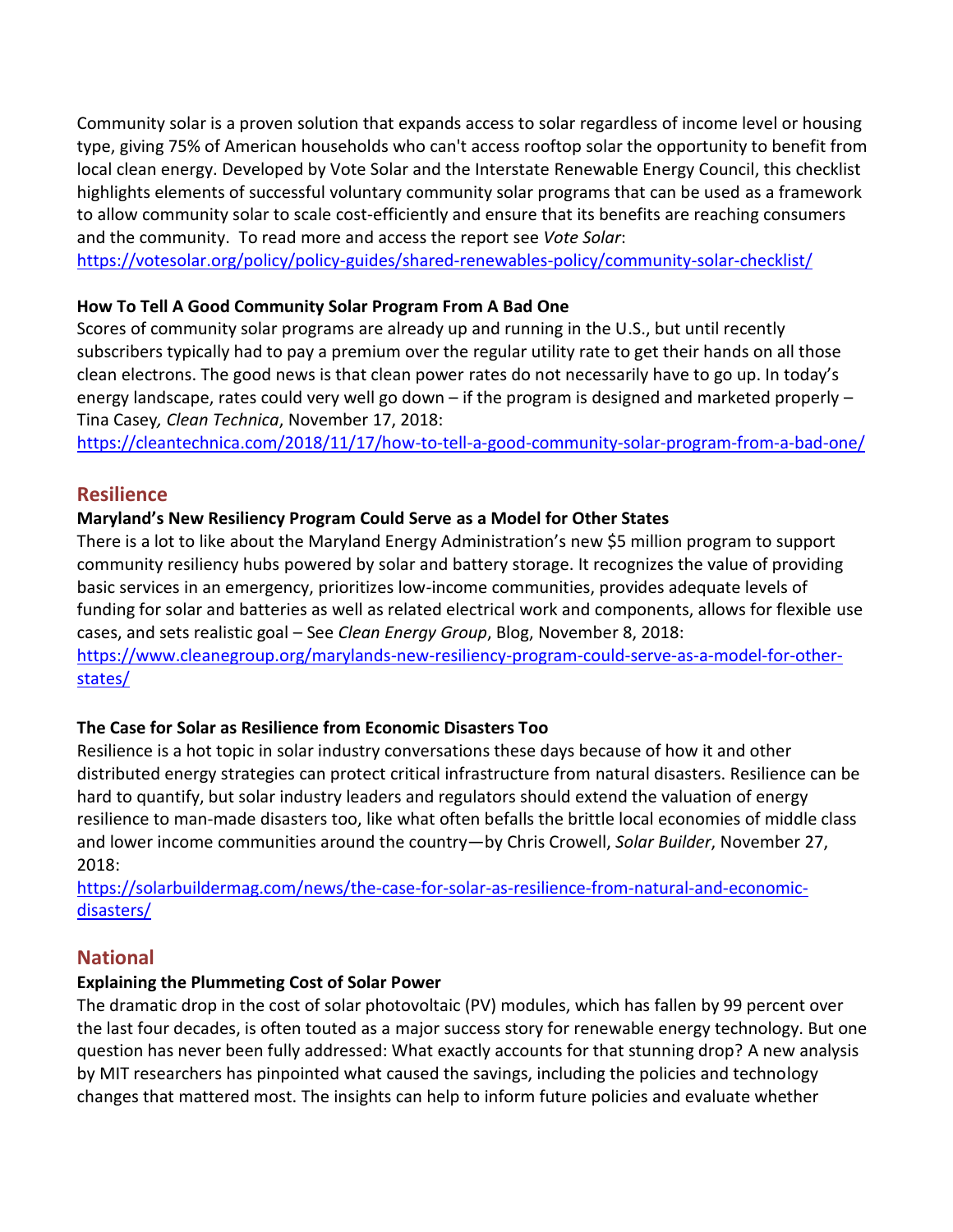similar improvements can be achieved in other technologies. The [findings are being reported today](http://www.sciencedirect.com/science/article/pii/S0301421518305196?via%3Dihub) in the journal *Energy Policy*, in a paper by MIT Associate Professor Jessika Trancik, postdoc Goksin Kavlak, and research scientist James McNerney. To read more and access the report, see *MIT News*, November 18, 2018:

<http://news.mit.edu/2018/explaining-dropping-solar-cost-1120>

## **[Putting Solar Panels on New Homes Could Triple U.S. Solar Capacity](https://environmentamerica.org/news/ame/putting-solar-panels-new-homes-could-triple-us-solar-capacity)**

If builders start putting solar panels on all new American homes in 2020, the United States could more than triple its current solar power capacity by 2045, according to [a nw report](https://environmentamerica.org/feature/ame/solar-homes) released today by Environment America Research & Policy Center— to read more and access the report see: *Environment America,* December 3, 2018:

[https://environmentamerica.org/news/ame/putting-solar-panels-new-homes-could-triple-us-solar](https://environmentamerica.org/news/ame/putting-solar-panels-new-homes-could-triple-us-solar-capacity)[capacity](https://environmentamerica.org/news/ame/putting-solar-panels-new-homes-could-triple-us-solar-capacity)

## **Webinars**

## **Webinar: What Does it Take to be a Successful Solar Installer?**

The solar industry's growth has attracted many new businesses to local markets. With so many upstart competitors, how do you set yourself apart as a company? Prospective customers know you offer similar products and services – how do you win their business without competing solely on price? We speak to the installers who have mastered setting themselves apart from their competition, whether it is through customer experience, distinctive marketing, or unique value proposition— originally presented November 14. 2018. Watch now at *Solar Power World*:

<https://www.solarpowerworldonline.com/2018/11/webinar-what-does-take-successful-solar-installer/>

## **Oregon's New Energy Storage Project for Resiliency and Cost Savings**

December 18, 2018, 2:00 PM—3:00 PM Eastern Time

A new energy storage project in Eugene, Oregon will provide backup power for emergency services, as well as cost savings and electricity services to the municipal utility (Eugene Water and Electric Board). This webinar will summarize the project and explore technical and economic issues that have arisen during development. The project is important because it will further understanding of how energy storage can participate in energy markets in the Pacific Northwest. The project is jointly supported by U.S. DOE Office of Electricity, Sandia National Laboratories, and Oregon Department of Energy. To register, check Clean Energy States Alliance Events & Webinars at:

[https://www.cesa.org/webinars/oregons-new-energy-storage-project-for-resiliency-and-cost](https://www.cesa.org/webinars/oregons-new-energy-storage-project-for-resiliency-and-cost-savings/?date=2018-12-18)[savings/?date=2018-12-18](https://www.cesa.org/webinars/oregons-new-energy-storage-project-for-resiliency-and-cost-savings/?date=2018-12-18)

## **Inclusive Solar Financing for Low Income Solar**

December 12, 2018, 11:00 AM Pacific Time

Making solar financing more inclusive has the potential to make participation in solar energy more expansive, by breaking down some of the more challenging barriers that have prevented low-income and low-credit customers from participating. Vote Solar recently worked with Sustainable Capital Advisors to produce the "Inclusive Solar Finance Framework". This webinar will discuss the report, which outlined a framework that policymakers, advocates, the solar industry, community groups, and financial organizations can use to think more broadly about ways to achieve greater equity as the nation